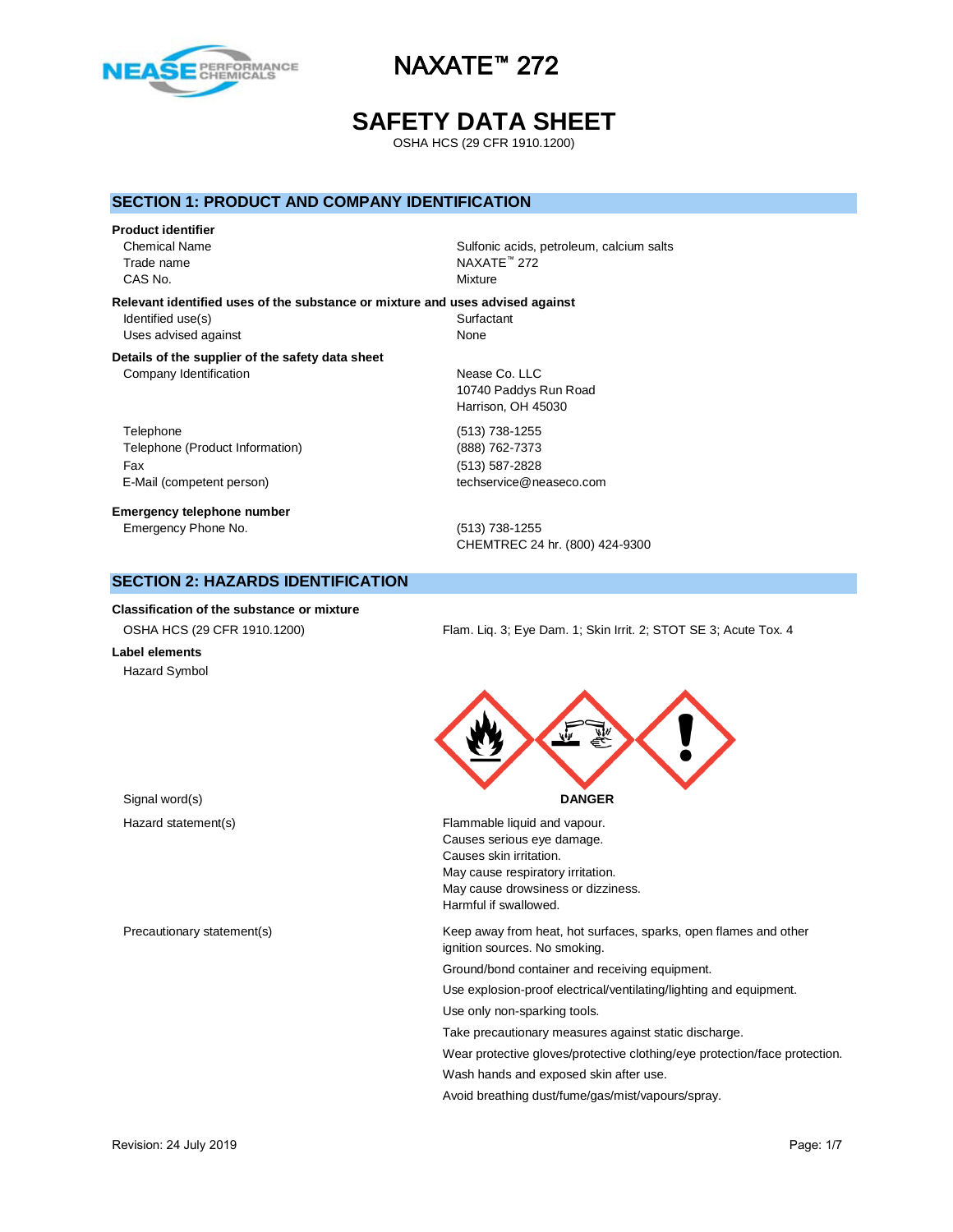

IF IN EYES: Rinse cautiously with water for several minutes. Remove contact lenses, if present and easy to do. Continue rinsing. Immediately call a POISON CENTER or doctor/physician.

**Other hazards Calcular Contracts** Harmful to aquatic life. Not classified as PBT or vPvB.

**Additional Information** None

## **SECTION 3: COMPOSITION/INFORMATION ON INGREDIENTS**

| <b>Composition/information on ingredients</b> | $%$ W/W    | CAS No.    | Hazard statement(s)                |
|-----------------------------------------------|------------|------------|------------------------------------|
|                                               |            |            | Harmful if swallowed.              |
|                                               | $65 - 75%$ | 26264-06-2 | Causes skin irritation.            |
| Sulfonic acids, petroleum, calcium salts      |            |            | Causes serious eye damage.         |
|                                               |            |            | Harmful to aquatic life.           |
|                                               |            |            | Flammable liquid and vapour.       |
|                                               |            | 78-83-1    | Causes serious eye irritation.     |
| Isobutyl alcohol                              | $25 - 35%$ |            | Causes skin irritation.            |
|                                               |            |            | May cause respiratory irritation.  |
|                                               |            |            | May cause drowsiness or dizziness. |

**Additional Information** –None

## **SECTION 4: FIRST AID MEASURES**



#### **Description of first aid measures**

| Inhalation                                                                    | Remove to fresh air and keep at rest in a position comfortable for breathing. If<br>breathing is laboured, administer oxygen. If breathing has stopped, apply<br>artificial respiration. |
|-------------------------------------------------------------------------------|------------------------------------------------------------------------------------------------------------------------------------------------------------------------------------------|
| <b>Skin Contact</b>                                                           | Wash affected skin with plenty of water. Continue to wash the affected area for<br>at least 15 minutes. If skin irritation occurs: Get medical advice/attention.                         |
| Eye Contact                                                                   | Rinse cautiously with water for several minutes. Remove contact lenses, if<br>present and easy to do. Continue rinsing. Get medical attention immediately.                               |
| Ingestion                                                                     | Drink two glasses of water. Call a physician. If swallowed, and the victim is<br>conscious and alert, induce vomiting immediately, as directed by medical<br>personnel.                  |
| Most important symptoms and effects, both<br>acute and delayed                | None                                                                                                                                                                                     |
| Indication of any immediate medical attention<br>and special treatment needed | None                                                                                                                                                                                     |

### **SECTION 5: FIRE-FIGHTING MEASURES**

### **Extinguishing media** -Suitable Extinguishing Media Extinguish with waterspray, dry chemical, sand or carbon dioxide or foam. -Unsuitable Extinguishing Media None anticipated. **Special hazards arising from the substance or mixture** None anticipated. Advice for fire-fighters **Fire-fighters** Fire fighters should wear complete protective clothing including selfcontained breathing apparatus.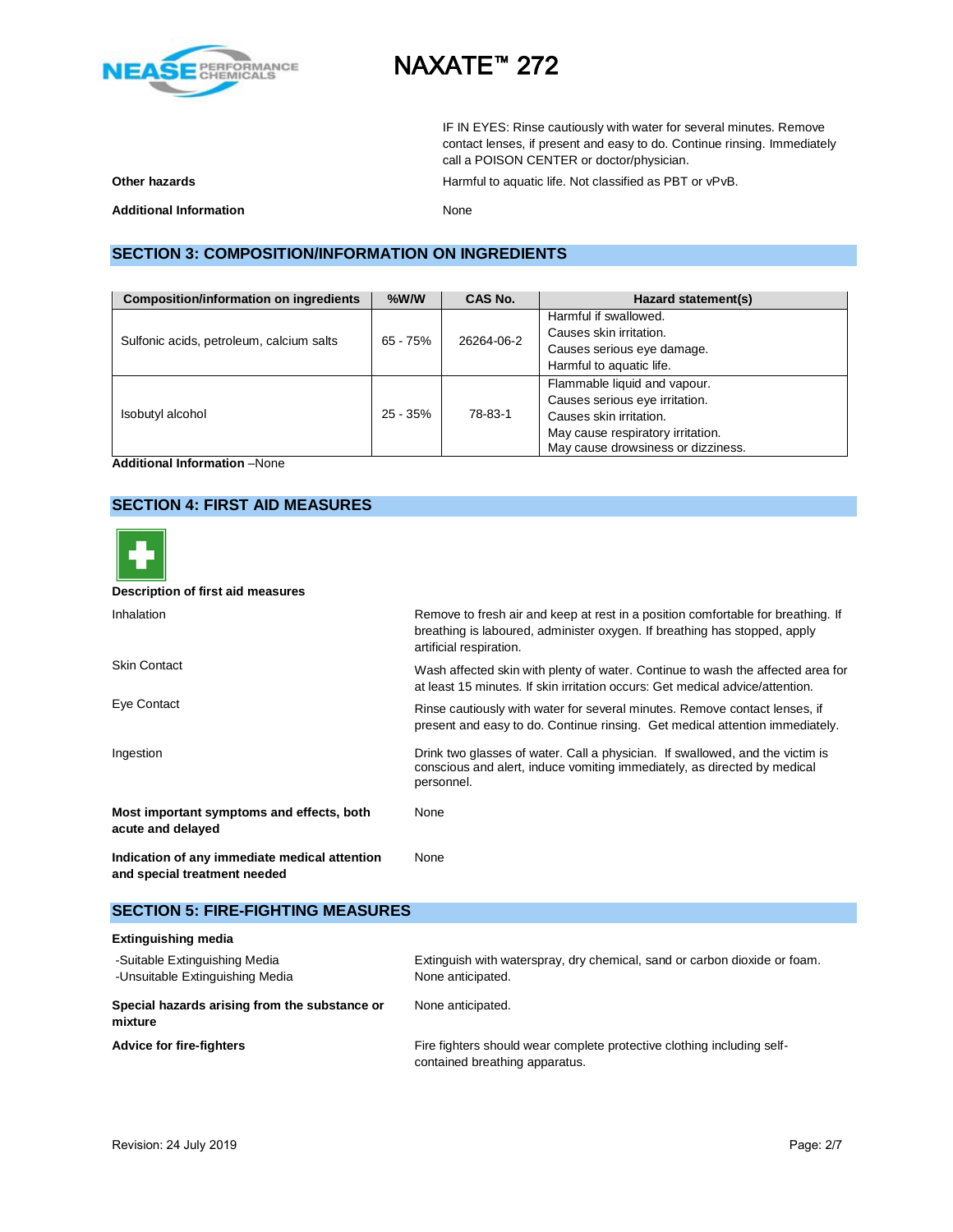

## **SECTION 6: ACCIDENTAL RELEASE MEASURES**

| Personal precautions, protective equipment<br>and emergency procedures | Put on protective equipment before entering danger area.                  |
|------------------------------------------------------------------------|---------------------------------------------------------------------------|
| <b>Environmental precautions</b>                                       | Do not allow to enter drains, sewers or watercourses.                     |
| Methods and material for containment and                               | Cover spills with inert absorbent material. Sweep spilled substances into |
| cleaning up                                                            | containers. Transfer to a container for disposal.                         |
| Reference to other sections                                            | None                                                                      |
| <b>Additional Information</b>                                          | None                                                                      |

| <b>SECTION 7: HANDLING AND STORAGE</b>                       |                                                                                                                                          |  |
|--------------------------------------------------------------|------------------------------------------------------------------------------------------------------------------------------------------|--|
| <b>Precautions for safe handling</b>                         | Do not get in eyes. Wear protective gloves/protective clothing/eye<br>protection/face protection. Wash hands and exposed skin after use. |  |
| Conditions for safe storage, including any incompatibilities |                                                                                                                                          |  |

-Storage Temperature **Ambient temperatures**. -Incompatible materials **Keep away from oxidising agents. Keep container tightly closed and dry. Specific end use(s) Specific end use(s) I** Used in formulation of institutional and industrial cleaners

# **SECTION 8: EXPOSURE CONTROLS/PERSONAL PROTECTION**

### **Control parameters**

#### **Occupational exposure limits**

|                   |                | LTEL (8 hr TWA ppm) |             | STEL (ppm) |                    |         |
|-------------------|----------------|---------------------|-------------|------------|--------------------|---------|
| <b>SUBSTANCE.</b> | <b>CAS No.</b> | PEL (OSHA)          | TLV (ACGIH) | PEL (OSHA) | <b>TLV (ACGIH)</b> | Note:   |
| Isobutyl alcohol  | 78-83-1        | 100                 | 50          | 300        | ------             | ------- |

#### **Recommended monitoring method NIOSH 1401 (Alcohols II) Exposure controls**

Appropriate engineering controls **Not no and Separate Separate Appropriate** engineering controls

**Personal protection equipment**







Eye/face protection Wear protective eyewear (goggles, face shield, or safety glasses).

Skin protection (Hand protection/ Other) The following to be used as necessary: Gloves (Butyl rubber, Neoprene or Natural rubber).

Respiratory protection **No personal respiratory protective equipment normally required.** Avoid generation of mist. An approved dust mask should be worn if dust/mist is generated during handling.

Thermal hazards Use gloves with insulation for thermal protection, when needed.

**Environmental Exposure Controls Do not allow to enter drains, sewers or watercourses.**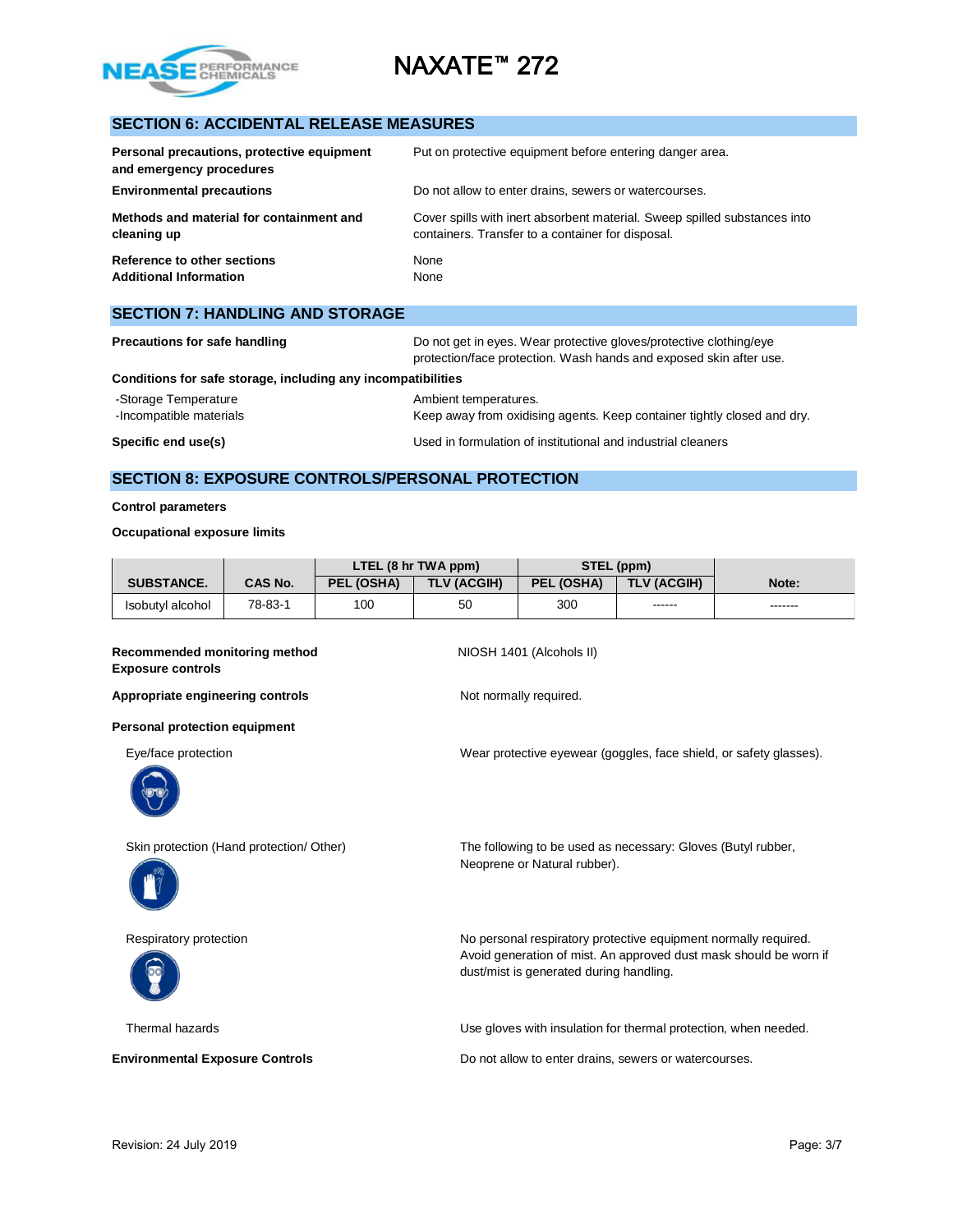

## **SECTION 9: PHYSICAL AND CHEMICAL PROPERTIES**

### **Information on basic physical and chemical properties**

Appearance Viscous liquid Colour Clear Amber Odour Mild alcohol Number of the Second Second Mild alcohol Number of the Mild alcohol Number of the Mild alcohol Number of the Mild alcohol Number of the Mild alcohol Number of the Mild alcohol Number of the Mild alcohol Odour Threshold (ppm) Not available. pH (Value) 6.2 (5% in 25% IPA/Water) Melting Point (°C) / Freezing Point (°C) Not available. Boiling point/boiling range (°C): Not available. Flash Point  $(^{\circ}C)$  28 (82  $^{\circ}F$ ) Evaporation rate (butyl acetate=1) <1 Flammability (solid, gas) Not applicable. Vapour Density (Air=1) 2.6 (isobutyl alcohol) Density (g/ml) 1.02 Solubility (Water) **Dispersible** Solubility (Other) Not available. Partition Coefficient (n-Octanol/water) Not available. Auto Ignition Temperature (°C) and the set of the Mot available. Decomposition Temperature (°C) Not available. Kinematic Viscosity (cSt) @ 40°C Not available Explosive properties Not available Oxidising properties Not oxidising.

Explosive limit ranges LEL: 1.7 % UEL: 10.6% (isobutyl alcohol) Vapour Pressure (Pascal) 2006.57 (8 mmHg) @ 20 °C (isobutyl alcohol)

**Other information Not available. Other information** 

### **SECTION 10: STABILITY AND REACTIVITY**

| Reactivity                                | Stable under normal conditions.                  |
|-------------------------------------------|--------------------------------------------------|
| <b>Chemical stability</b>                 | Stable.                                          |
| Possibility of hazardous reactions        | None anticipated.                                |
| <b>Conditions to avoid</b>                | Incompatible materials.                          |
| Incompatible materials                    | Reacts with oxidizers.                           |
| <b>Hazardous Decomposition Product(s)</b> | Carbon monoxide, Carbon dioxide, Sulphur oxides, |

### **SECTION 11: TOXICOLOGICAL INFORMATION**

**Exposure routes:** Inhalation**,** Skin Contact**,** Eye Contact

Calcium dodecylbenzene sulfonate (CAS No. 26264-06-2)

**Acute toxicity Acute toxicity Oral: LD50 = 620-900 mg/kg-bw** Dermal: LD50 > 2000 mg/kg Inhalation:  $LD50 > 1.79$  mg/l, 4 hour(s)

**Irritation/Corrosivity Causes serious eye damage. Causes skin irritation (By** Causes skin irritation (By analogy with similar materials)

**Sensitization** Sensitization **Sensitization** Not to be expected. (By analogy with similar materials)

**Repeated dose toxicity** NOEL = 1 mg/kg bw/day (28 days, Oral gavage) (By analogy with similar materials)

> LOAEL = 250 mg/kg bw/day (28 days, Oral gavage) (By analogy with similar materials)

**Carcinogenicity Carcinogenicity Carcinogenicity No evidence of carcinogenicity** (By analogy with similar materials)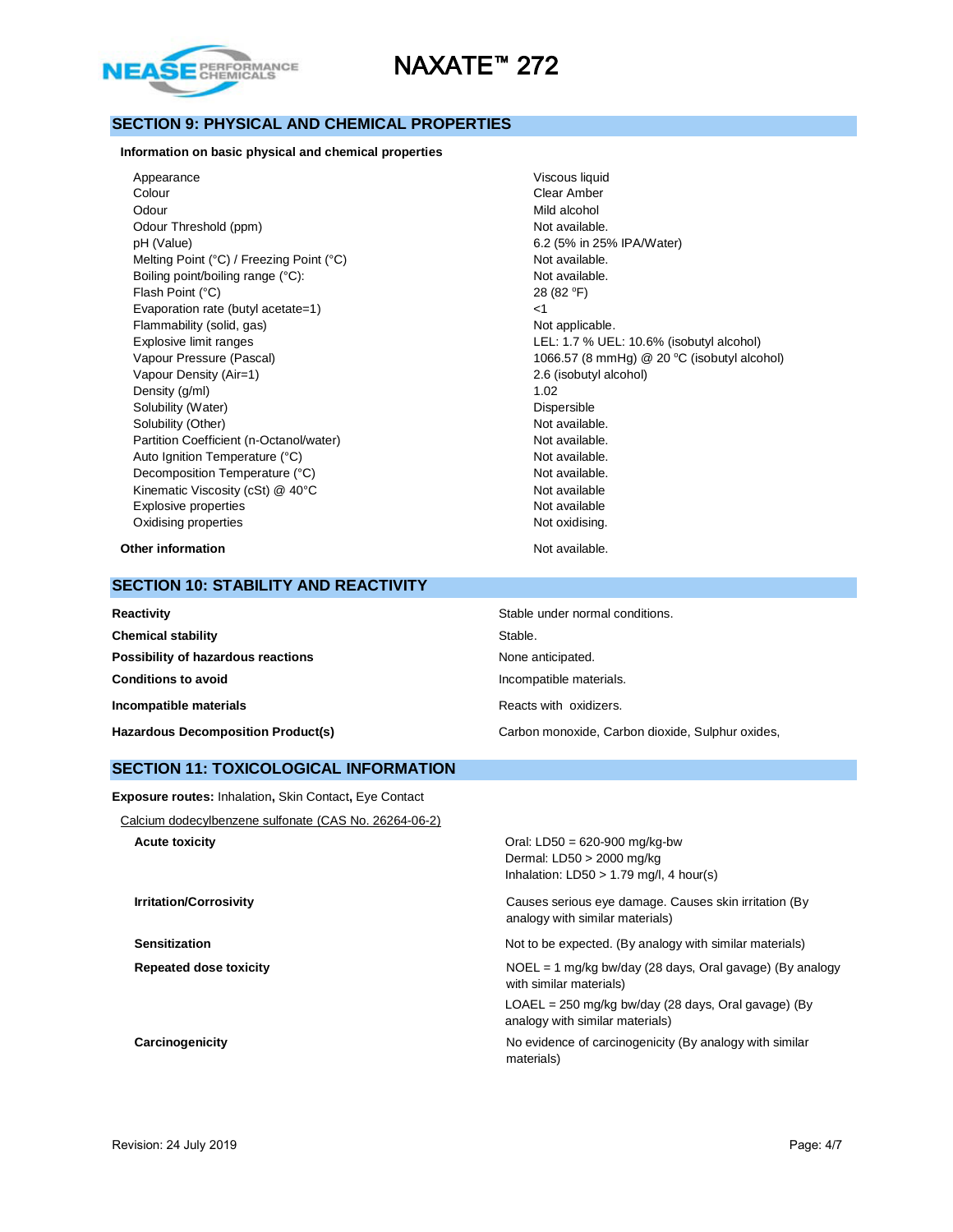

| <b>NTP</b>                         | <b>IARC</b> | <b>ACGIH</b> | <b>OSHA</b>                                    | <b>NIOSH</b>                                                                                                        |
|------------------------------------|-------------|--------------|------------------------------------------------|---------------------------------------------------------------------------------------------------------------------|
| No.                                | No.         | No.          | No.                                            | No.                                                                                                                 |
| <b>Mutagenicity</b>                |             |              | similar materials)                             | There is no evidence of mutagenic potential (By analogy with                                                        |
| Isobutyl alcohol (CAS No. 78-83-1) |             |              |                                                |                                                                                                                     |
| <b>Acute toxicity</b>              |             |              | Oral: LD50 >2830 mg/kg-bw                      |                                                                                                                     |
|                                    |             |              |                                                | Inhalation: LC50 24.6 mg/l, (4 h, Vapour) - May cause<br>respiratory irritation. May cause drowsiness or dizziness. |
|                                    |             |              | Dermal: LD50 > 2000 mg/kg                      |                                                                                                                     |
| <b>Irritation/Corrosivity</b>      |             |              | Causes skin irritation. Causes eye irritation. |                                                                                                                     |
| <b>Sensitization</b>               |             | None.        |                                                |                                                                                                                     |
| <b>Repeated dose toxicity</b>      |             |              |                                                | NOAEL > 1450 mg/kg bw/day (90 days, Drinking water)<br>$NOAEL > 7.5$ mg/m3 (102 days, Inhalation, Vapour)           |
| Carcinogenicity                    |             |              | No evidence of carcinogenicity.                |                                                                                                                     |
| <b>NTP</b>                         | <b>IARC</b> | <b>ACGIH</b> | <b>OSHA</b>                                    | <b>NIOSH</b>                                                                                                        |

No. No. No. No. No.

| <b>Mutagenicity</b> |
|---------------------|
|---------------------|

There is no evidence of mutagenic potential. **Toxicity for reproduction NOAEL** for parental and developmental toxicity > 7.5 mg/l

## **SECTION 12: ECOLOGICAL INFORMATION**

| Toxicity - Substances in preparations / mixture |  |
|-------------------------------------------------|--|
|-------------------------------------------------|--|

| Calcium dodecylbenzene sulfonate (CAS No. 26264-06-2) |  |  |
|-------------------------------------------------------|--|--|
|                                                       |  |  |

| Short term                                                                                                                                    | LC50 (96 hour) = $62-163$ mg/l (rainbow trout)                                                                                                                            |
|-----------------------------------------------------------------------------------------------------------------------------------------------|---------------------------------------------------------------------------------------------------------------------------------------------------------------------------|
| Long Term                                                                                                                                     | Not available.                                                                                                                                                            |
| Persistence and degradability<br>Bioaccumulative potential<br>Mobility in soil<br>Results of PBT and vPvB assessment<br>Other adverse effects | Readily biodegradable (By analogy with similar materials)<br>Not available.<br>Not available.<br>Not classified as PBT or vPvB.<br>None known.                            |
| Isobutyl alcohol (CAS No. 78-83-1)                                                                                                            |                                                                                                                                                                           |
| Short term                                                                                                                                    | LC50 (96 hour) = 1430 mg/L mg/l ( <i>Pimephales promelas</i> )<br>EC50 (48 hour) = 100 mg/l (Daphnia magna)<br>EC50 (72 hour) = 593 mg/l (Pseudokirchnerella subcapitata) |
| Long Term                                                                                                                                     | NOEC $(21 \text{ day}) = 20 \text{ mg/l}$ (Daphnia magna)                                                                                                                 |
| Persistence and degradability<br>Bioaccumulative potential<br>Mobility in soil<br>Results of PBT and vPvB assessment<br>Other adverse effects | Readily biodegradable.<br>Not available.<br>The substance has high mobility in soil.<br>Not classified as PBT or vPvB.<br>None known.                                     |

## **SECTION 13: DISPOSAL CONSIDERATIONS**

| Waste treatment methods       | Disposal should be in accordance with local, state or national legislation.<br>Consult an accredited waste disposal contractor or the local authority for<br>advice. |
|-------------------------------|----------------------------------------------------------------------------------------------------------------------------------------------------------------------|
| <b>Additional Information</b> | None known.                                                                                                                                                          |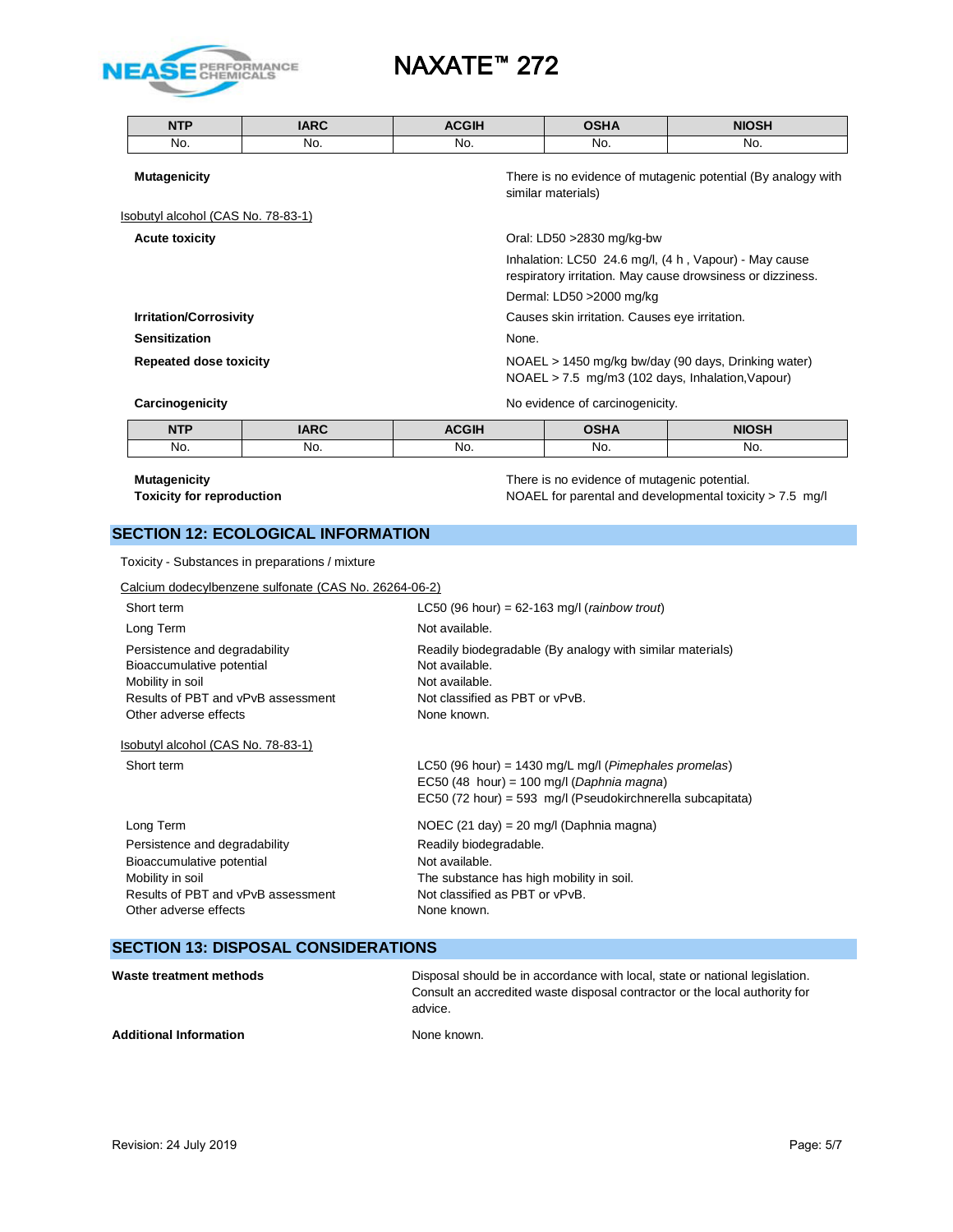

## **SECTION 14: TRANSPORT INFORMATION**

|                                                              | Land transport<br>$(U.S.$ DOT)                      | Sea transport<br>(IMDG)                         | Air transport<br>(ICAO/IATA)                    |
|--------------------------------------------------------------|-----------------------------------------------------|-------------------------------------------------|-------------------------------------------------|
| UN number                                                    | 1993                                                | 1993                                            | 1993                                            |
| <b>Proper Shipping Name</b>                                  | Flammable liquids, n.o.s.<br>(isobutyl alcohol), RQ | Flammable liquids, n.o.s.<br>(isobutyl alcohol) | Flammable liquids, n.o.s.<br>(isobutyl alcohol) |
| Transport hazard class(es)                                   |                                                     |                                                 |                                                 |
| Packing group                                                | Ш                                                   | Ш                                               | Ш                                               |
| Hazard label(s)                                              | Flammable Liquid                                    | Flammable Liquid                                | Flammable Liquid                                |
| <b>Environmental hazards</b><br>Special precautions for user | No<br>None assigned                                 | No<br>None assigned                             | No.<br>None assigned                            |

**Transport in bulk according to Annex II of MARPOL73/78 and the IBC Code:** 

### **SECTION 15: REGULATORY INFORMATION**

**Safety, health and environmental regulations/legislation specific for the substance or mixture:**

**TSCA (Toxic Substance Control Act) -** Inventory Status**: On active TSCA list**

**Canada Domestic Substance List (NDSL/DSL) -** Listed DSL

### **Designated Hazardous Substances and Reportable Quantities (40 CFR 302.4)**:

| <b>Chemical Name</b>             | CAS No.    | <b>Typical %wt.</b> | <b>RQ (Pounds)</b> |
|----------------------------------|------------|---------------------|--------------------|
| Calcium dodecvlbenzene sulfonate | 26264-06-2 | 75<br>65 -          | 1000               |
| Isobutyl alcohol                 | 78-83-1    | $25 - 35$           | 5000               |

#### **SARA 311/312 - Hazard Categories:**

| ⋊ |      |  |
|---|------|--|
|   | Fire |  |

 $\boxtimes$  Fire  $\Box$  Sudden Release  $\Box$  Reactivity  $\Box$  Immediate (acute)  $\Box$  Chronic (delayed)

### **SARA 313 - Toxic Chemicals (40 CFR 372):**

| <b>Chemical Name</b> | <b>CAS No.</b>    | $\mathcal{N}$ / $\mathcal{N}$<br><b>Typical</b> |
|----------------------|-------------------|-------------------------------------------------|
| None<br>____         | ------<br>------- | ------<br>------                                |

#### **SARA 302 - Extremely Hazardous Substances(40 CFR 355):**

| .<br><b>Chemical</b><br><b>Name</b> | <b>CAS No.</b>     | %wt.<br>Γvι<br>caı |
|-------------------------------------|--------------------|--------------------|
| None<br>$\sim$ $\sim$               | -------<br>------- | ----<br>_____      |

### **SECTION 16: OTHER INFORMATION**

**The following sections contain revisions or new statements:** 15

**Date of preparation:** July 22, 2019

**Additional Information:**



Information contained in this publication or as otherwise supplied to Users is believed to be accurate and is given in good faith, but it is for the Users to satisfy themselves of the suitability of the product for their own particular purpose. Nease Co. LLC gives no warranty as to the fitness of the product for any particular purpose and any implied warranty or condition (statutory or otherwise) is excluded except to the extent that exclusion is prevented by law. Nease Co. LLC accepts no liability for loss or damage (other than